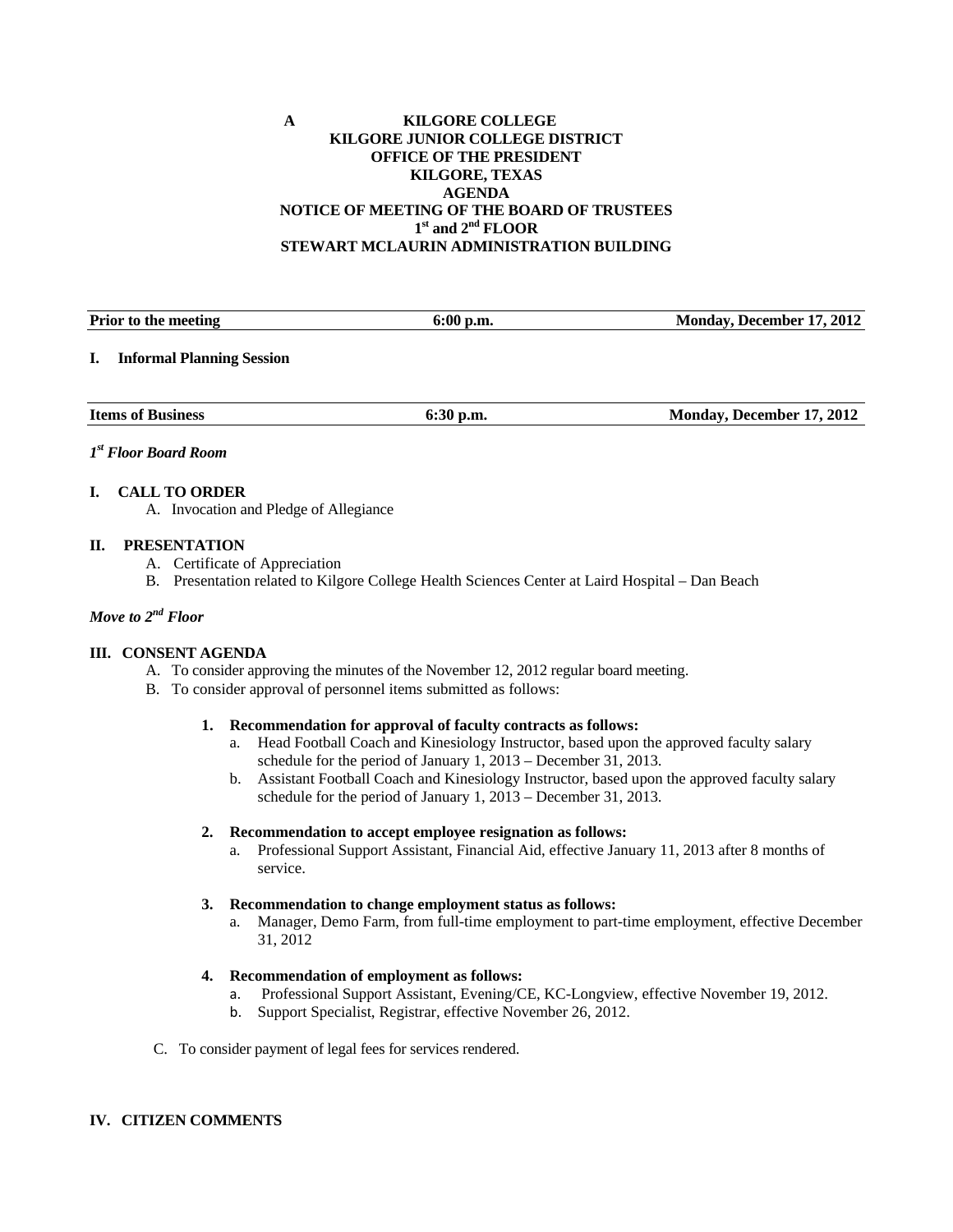## **V. ACTION ITEMS**

- A. To consider approval of external audit reports for Fiscal Year 2012 *Exhibit #1*
- B. To consider the City of Kilgore's request to participate in the joint demolition of C.B. Dansby School, up to \$50,000
- C. To consider approval to change the Kilgore College Admission Policy, effective with the Spring 2013 admission cycle as listed (Page 10 of the 2012-2013 KC Catalog).  $-$  *Exhibit # 2*
- D. To authorize administration to proceed with documentations to lease and renovate the Kilgore College Health Sciences Center at Laird Hospital
- E. To authorize administration to engage Transit Co. of Longview, TX as construction manager for the Kilgore College Health Sciences Center at Laird Hospital

## **VI. EXECUTIVE SESSION**

 Adjournment to executive session pursuant to Texas Government Code Sections 551.071 - 551.084, the Open Meetings Act, for the following purposes:

"The Board has adjourned to executive session at \_\_\_\_\_\_\_ p.m. on **December 17, 2012."** 

PERSONNEL: (Government Code 551.074)

LEGAL: (Government Code 551.071)

For the purpose of a private consultation with the Board's attorney on any or all subjects or matters authorized by

law.

REAL ESTATE: (Government Code 551.072)

RECONVENING IN OPEN MEETING

 **"The Board has reconvened in open session at \_\_\_\_\_\_\_\_ p.m. on December 17, 2012."** 

IF, DURING THE COURSE OF THE MEETING COVERED BY THIS NOTICE, THE BOARD SHOULD DETERMINE THAT A CLOSED OR EXECUTIVE MEETING OR SESSION OF THE BOARD SHOULD BE HELD OR IS REQUIRED IN RELATION TO ANY ITEM INCLUDED IN THIS NOTICE, THEN SUCH CLOSED OR EXECUTIVE MEETING OR SESSION AS AUTHORIZED BY SECTION 551.001 ET SEQ. OF THE TEXAS GOVERNMENT CODE (THE OPEN MEETINGS ACT) WILL BE HELD BY THE BOARD AT THAT DATE, HOUR AND PLACE GIVEN IN THIS NOTICE OR AS SOON AFTER THE COMMENCEMENT OF THE MEETING COVERED BY THIS NOTICE AS THE BOARD MAY CONVENIENTLY MEET IN SUCH CLOSED OR EXECUTIVE MEETING OR SESSION CONCERNING ANY AND ALL SUBJECTS AND FOR ANY AND ALL PURPOSES PERMITTED BY SECTIONS 551.071-551.084, INCLUSIVE, OF THE OPEN MEETINGS ACT.

Should any final action, final decision, or final vote be required in the opinion of the Board with regard to any matter considered in such closed or executive meeting or session, then such final action, final decision, or final vote shall be at either:

- a. the open meeting covered by this notice upon the reconvening of this public meeting, or
- b. at a subsequent public meeting of the Board upon notice thereof, as the Board shall determine.